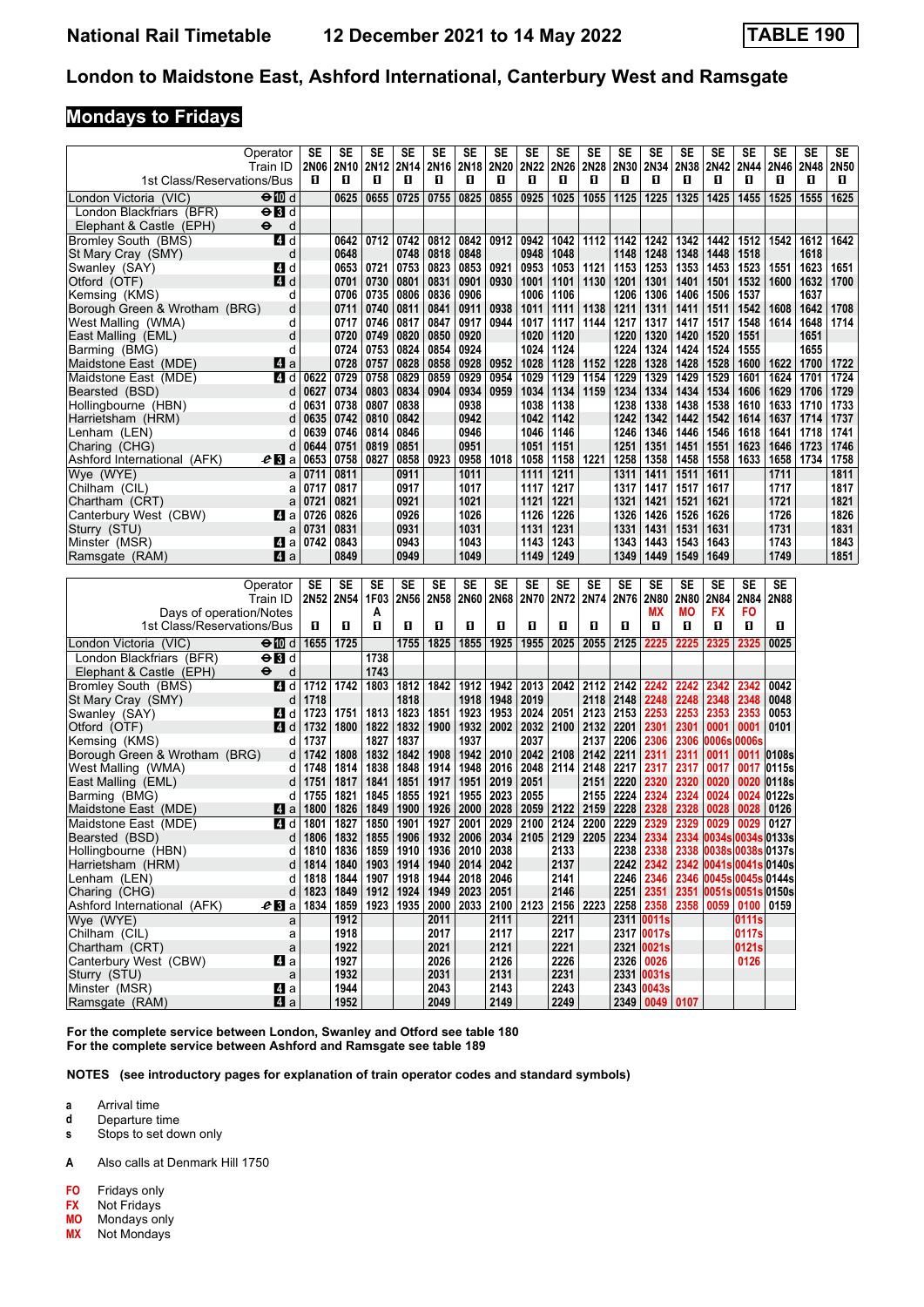# **Saturdays**

| 1st Class/Reservations/Bus               | Operator<br>Train ID      | SE<br>2N06<br>п                       | SE<br>2N10<br>О | SE<br>2N14<br>0 | SE<br>2N16<br>O | SE<br>2N18<br>О | SE<br>2N20<br>0 | SE<br>2N22<br>О | <b>SE</b><br>2N24<br>O | SE<br>2N26<br>O | SE<br>2N28<br>O | SE<br>2N30<br>п | SE<br>2N32<br>п | SE<br>2N34<br>O | <b>SE</b><br>2N36<br>O | <b>SE</b><br>2N38<br>O. | SE<br>2N40<br>O |
|------------------------------------------|---------------------------|---------------------------------------|-----------------|-----------------|-----------------|-----------------|-----------------|-----------------|------------------------|-----------------|-----------------|-----------------|-----------------|-----------------|------------------------|-------------------------|-----------------|
| London Victoria (VIC)                    | ⊖n d                      |                                       | 0625            | 0725            | 0755            | 0825            | 0855            | 0925            | 0955                   | 1025            | 1055            | 1125            | 1155            | 1225            | 1255                   | 1325                    | 1355            |
| London Blackfriars (BFR)                 | $\Theta$ $\blacksquare$ d |                                       |                 |                 |                 |                 |                 |                 |                        |                 |                 |                 |                 |                 |                        |                         |                 |
| Elephant & Castle (EPH)                  | $\bullet$<br>d            |                                       |                 |                 |                 |                 |                 |                 |                        |                 |                 |                 |                 |                 |                        |                         |                 |
| <b>Bromley South (BMS)</b>               | 41 d                      |                                       | 0642            | 0742            | 0812            | 0842            | 0912            | 0942            | 1012                   | 1042            | 1112            | 1142            | 1212            | 1242            | 1312                   | 1342                    | 1412            |
| St Mary Cray (SMY)                       | d                         |                                       | 0648            | 0748            | 0818            |                 | 0918            |                 | 1018                   |                 | 1118            |                 | 1218            |                 | 1318                   |                         | 1418            |
| Swanley (SAY)                            | 4 d                       |                                       | 0653            | 0753            | 0823            | 0851            | 0923            | 0951            | 1023                   | 1051            | 1123            | 1151            | 1223            | 1251            | 1323                   | 1351                    | 1423            |
| Otford (OTF)                             | 4 d                       |                                       | 0701            | 0801            | 0832            | 0900            | 0932            | 1000            | 1032                   | 1100            | 1132            | 1200            | 1232            | 1300            | 1332                   | 1400                    | 1432            |
| Kemsing (KMS)                            | d                         |                                       | 0706            | 0806            | 0837            |                 | 0937            |                 | 1037                   |                 | 1137            |                 | 1237            |                 | 1337                   |                         | 1437            |
| Borough Green & Wrotham (BRG)            | d                         |                                       | 0711            | 0811            | 0842            | 0908            | 0942            | 1008            | 1042                   | 1108            | 1142            | 1208            | 1242            | 1308            | 1342                   | 1408                    | 1442            |
| West Malling (WMA)                       | d                         |                                       | 0718            | 0818            | 0848            | 0914            | 0948            | 1014            | 1048                   | 1114            | 1148            | 1214            | 1248            | 1314            | 1348                   | 1414                    | 1448            |
| East Malling (EML)                       | d                         |                                       | 0721            | 0821            | 0851            |                 | 0951            |                 | 1051                   |                 | 1151            |                 | 1251            |                 | 1351                   |                         | 1451            |
| Barming (BMG)                            | d                         |                                       | 0724            | 0824            | 0855            |                 | 0955            |                 | 1055                   |                 | 1155            |                 | 1255            |                 | 1355                   |                         | 1455            |
| Maidstone East (MDE)                     | ZI a                      |                                       | 0728            | 0828            | 0900            | 0922            | 1000            | 1022            | 1100                   | 1122            | 1200            | 1222            | 1300            | 1322            | 1400                   | 1422                    | 1500            |
| Maidstone East (MDE)                     | ZI d                      | 0622                                  | 0729            | 0829            | 0901            | 0924            | 1001            | 1024            | 1101                   | 1124            | 1201            | 1224            | 1301            | 1324            | 1401                   | 1424                    | 1501            |
| Bearsted (BSD)                           | d                         | 0627                                  | 0734            | 0834            | 0906            | 0929            | 1006            | 1029            | 1106                   | 1129            | 1206            | 1229            | 1306            | 1329            | 1406                   | 1429                    | 1506            |
| Hollingbourne (HBN)                      | d<br>d                    | 0631<br>0634                          | 0738<br>0742    | 0838<br>0842    |                 | 0933<br>0937    |                 | 1033<br>1037    |                        | 1133<br>1137    |                 | 1233<br>1237    |                 | 1333<br>1337    |                        | 1433<br>1437            |                 |
| Harrietsham (HRM)                        | d                         | 0638                                  | 0746            |                 |                 | 0941            |                 | 1041            |                        |                 |                 |                 |                 | 1341            |                        | 1441                    |                 |
| Lenham (LEN)<br>Charing (CHG)            | d                         | 0643                                  | 0751            | 0846<br>0851    |                 | 0946            |                 | 1046            |                        | 1141<br>1146    |                 | 1241<br>1246    |                 | 1346            |                        | 1446                    |                 |
| Ashford International (AFK)              | $e_1$ a                   | 0653                                  | 0759            | 0859            | 0924            | 0956            | 1025            | 1056            | 1125                   | 1156            | 1225            | 1256            | 1325            | 1356            | 1425                   | 1456                    | 1525            |
| Wye (WYE)                                | a                         | 0711                                  | 0811            | 0911            |                 | 1011            |                 | 1111            |                        | 1211            |                 | 1311            |                 | 1411            |                        | 1511                    |                 |
| Chilham (CIL)                            | a                         | 0717                                  | 0817            | 0917            |                 | 1017            |                 | 1117            |                        | 1217            |                 | 1317            |                 | 1417            |                        | 1517                    |                 |
| Chartham (CRT)                           | a                         | 0721                                  | 0821            | 0921            |                 | 1021            |                 | 1121            |                        | 1221            |                 | 1321            |                 | 1421            |                        | 1521                    |                 |
| Canterbury West (CBW)                    | ZI a                      | 0726                                  | 0826            | 0926            |                 | 1026            |                 | 1126            |                        | 1226            |                 | 1326            |                 | 1426            |                        | 1526                    |                 |
| Sturry (STU)                             | a                         | 0731                                  | 0831            | 0931            |                 | 1031            |                 | 1131            |                        | 1231            |                 | 1331            |                 | 1431            |                        | 1531                    |                 |
| Minster (MSR)                            | ZI a                      | 0743                                  | 0843            | 0943            |                 | 1043            |                 | 1143            |                        | 1243            |                 | 1343            |                 | 1443            |                        | 1543                    |                 |
| Ramsgate (RAM)                           | Z1 a                      | 0749                                  | 0849            | 0949            |                 | 1049            |                 | 1149            |                        | 1249            |                 | 1349            |                 | 1449            |                        | 1549                    |                 |
|                                          |                           |                                       |                 |                 |                 |                 |                 |                 |                        |                 |                 |                 |                 |                 |                        |                         |                 |
|                                          |                           |                                       |                 |                 |                 |                 |                 |                 |                        |                 |                 |                 |                 |                 |                        |                         |                 |
|                                          | Operator                  | SE                                    | SE              | SE              | SE              | SE              | SE              | SE              | SE                     | SE              | SE              | SE              | SE              | SE              | SE                     | SE                      | SE              |
|                                          | Train ID                  | 2N42                                  | 2N44            | 2N46            | 2N48            | 2N50            | 2N52            | 2N54            | 2N56                   | 2N58            | 2N60            | 2N68            | 2N70            | 2N72            | 2N74                   | 2N76                    | 2N78            |
| 1st Class/Reservations/Bus               |                           | O                                     | 0               | П               | O               | O               | 0               | п               | O                      | O               | п               | П               | п               | П               | O                      | П                       | 0.              |
| London Victoria (VIC)                    | $\Theta$ M d              | 1425                                  | 1455            | 1525            | 1555            | 1625            | 1655            | $1725$          | 1755                   | 1825            | 1855            | 1925            | 1955            | 2025            | 2055                   | 2125                    | 2155            |
| London Blackfriars (BFR)                 | $\Theta$ $\blacksquare$ d |                                       |                 |                 |                 |                 |                 |                 |                        |                 |                 |                 |                 |                 |                        |                         |                 |
| Elephant & Castle (EPH)                  | $\bullet$<br>d            |                                       |                 |                 |                 |                 |                 |                 |                        |                 |                 |                 |                 |                 |                        |                         |                 |
| Bromley South (BMS)                      | 4 d                       | 1442                                  | 1512            | 1542            | 1612            | 1642            | 1712            | 1742            | 1812                   | 1842            | 1912            | 1942            | 2012            | 2042            | 2112                   | 2142                    | 2212            |
| St Mary Cray (SMY)                       | d                         |                                       | 1518            |                 | 1618            |                 | 1718            |                 | 1818                   |                 | 1918            |                 | 2018            |                 | 2118                   |                         | 2218            |
| Swanley (SAY)                            | ZI d                      | 1451                                  | 1523            | 1551            | 1623            | 1651            | 1723            | 1751            | 1823                   | 1851            | 1923            | 1951            | 2023            | 2051            | 2123                   | 2151                    | 2223            |
| Otford (OTF)                             | ZI d                      | 1500                                  | 1532            | 1600            | 1632            | 1700            | 1732            | 1800            | 1832                   | 1900            | 1932            | 2000            | 2032            | 2100            | 2131                   | 2200                    | 2232            |
| Kemsing (KMS)                            | d                         |                                       | 1537            |                 | 1637            |                 | 1737            |                 | 1837                   |                 | 1937            |                 | 2037            |                 | 2136                   |                         | 2237            |
| Borough Green & Wrotham (BRG)            | d                         | 1508                                  | 1542            | 1608            | 1642            | 1708            | 1742            | 1808            | 1842                   | 1908            | 1942            | 2008            | 2042            | 2108            | 2140                   | 2208                    | 2242            |
| West Malling (WMA)                       | d                         | 1514                                  | 1548            | 1614            | 1648            | 1714            | 1748            | 1814            | 1848                   | 1914            | 1948            | 2014            | 2048            | 2114            | 2147                   | 2214                    | 2248            |
| East Malling (EML)                       | d                         |                                       | 1551            |                 | 1651            |                 | 1751            |                 | 1851                   |                 | 1951            |                 | 2051            |                 | 2150                   |                         | 2251            |
| Barming (BMG)                            | d                         |                                       | 1555            |                 | 1655            |                 | 1755            |                 | 1855                   |                 | 1955            |                 | 2055            |                 | 2153                   |                         | 2255            |
| Maidstone East (MDE)                     | M a                       | 1522                                  | 1600            | 1622            | 1700            | 1722            | 1800            | 1822            | 1900                   | 1922            | 2000            | 2022            | 2100            | 2122            | 2158                   | 2222                    | 2300            |
| Maidstone East (MDE)<br>Bearsted (BSD)   | 4 d<br>d                  | 1524                                  | 1601            | 1624            | 1701            | 1724            | 1801            | 1824            | 1901                   | 1924            | 2001            | 2024            | 2101            | 2124            | 2159                   | 2224                    | 2301            |
|                                          | d                         | 1529                                  | 1606            | 1629            | 1706            | 1729            | 1806            | 1829            | 1906                   | 1929            | 2006            | 2029            | 2106            | 2129            | 2204                   | 2229                    | 2306            |
| Hollingbourne (HBN)<br>Harrietsham (HRM) | d                         | 1533<br> 1537                         |                 | 1633<br>1637    |                 | 1733<br>1737    |                 | 1833<br>1837    |                        | 1933<br>1937    |                 | 2033<br>2037    |                 | 2133<br>2137    |                        | 2233<br>2237            |                 |
| Lenham (LEN)                             | d                         | 1541                                  |                 | 1641            |                 | 1741            |                 | 1841            |                        | 1941            |                 | 2041            |                 | 2141            |                        | 2241                    |                 |
| Charing (CHG)                            | d                         | 1546                                  |                 | 1646            |                 | 1746            |                 | 1846            |                        | 1946            |                 | 2046            |                 | 2146            |                        | 2246                    |                 |
| Ashford International (AFK)              | $e_1$ a                   | 1556                                  | 1625            | 1656            | 1725            | 1756            | 1825            | 1856            | 1925                   | 1956            | 2025            | 2056            | 2125            | 2156            | 2223                   | 2256                    | 2325            |
| Wye (WYE)                                | a                         | 1611                                  |                 | 1711            |                 | 1811            |                 | 1911            |                        | 2011            |                 | 2111            |                 | 2211            |                        | 2311                    |                 |
| Chilham (CIL)                            | a                         | 1617                                  |                 | 1717            |                 | 1817            |                 | 1917            |                        | 2017            |                 | 2117            |                 | 2217            |                        | 2317                    |                 |
| Chartham (CRT)                           | a                         | 1621                                  |                 | 1721            |                 | 1821            |                 | 1921            |                        | 2021            |                 | 2121            |                 | 2221            |                        | 2321                    |                 |
| Canterbury West (CBW)                    | ZI a                      | 1626                                  |                 | 1726            |                 | 1826            |                 | 1926            |                        | 2026            |                 | 2126            |                 | 2226            |                        | 2326                    |                 |
| Sturry (STU)                             |                           | $a$ 1631                              |                 | 1731            |                 | 1831            |                 | 1931            |                        | 2031            |                 | 2131            |                 | 2231            |                        | 2331                    |                 |
| Minster (MSR)<br>Ramsgate (RAM)          |                           | $\blacksquare$ a   1643<br>$2$ a 1649 |                 | 1743<br>1749    |                 | 1843<br>1849    |                 | 1943<br>1949    |                        | 2043<br>2049    |                 | 2143<br>2149    |                 | 2243<br>2249    |                        | 2343<br>2349            |                 |

**NOTES (see introductory pages for explanation of train operator codes and standard symbols)**

**a** Arrival time<br>**d** Departure t

**d** Departure time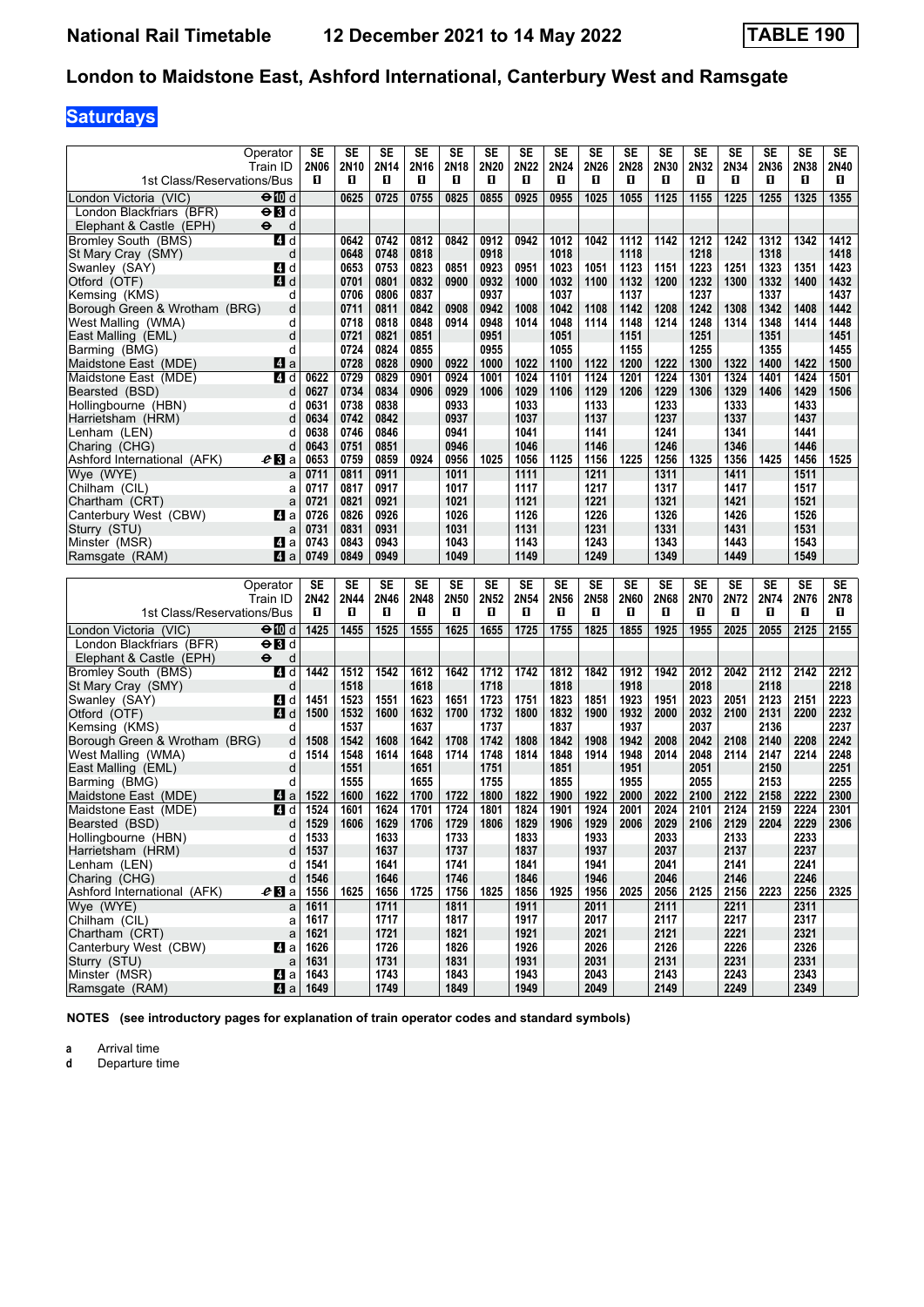# **Saturdays**

| 1st Class/Reservations/Bus    | Operator<br>Train ID      | <b>SE</b><br>2N80<br>0 | <b>SE</b><br>2N82<br>O | <b>SE</b><br>2N84<br>п | <b>SE</b><br>2N86<br>п | <b>SE</b><br>2N88<br>0 |
|-------------------------------|---------------------------|------------------------|------------------------|------------------------|------------------------|------------------------|
|                               |                           |                        |                        |                        |                        |                        |
| London Victoria (VIC)         | $\Theta$ III d            | 2225                   | 2255                   | 2325                   | 2355                   | 0025                   |
| London Blackfriars (BFR)      | $\Theta$ $\blacksquare$ d |                        |                        |                        |                        |                        |
| Elephant & Castle (EPH)       | θ<br>d                    |                        |                        |                        |                        |                        |
| Bromley South (BMS)           | 4<br>d                    | 2242                   | 2312                   | 2342                   | 0012                   | 0042                   |
| St Mary Cray (SMY)            | d                         |                        | 2318                   |                        | 0018                   | 0048                   |
| Swanley (SAY)                 | 4<br>d                    | 2251                   | 2323                   | 2351                   | 0023                   | 0053                   |
| Otford (OTF)                  | $\mathbf{A}$<br>d         | 2300                   | 2332                   | 2359                   | 0032                   | 0101                   |
| Kemsing (KMS)                 | d                         |                        | 2337                   |                        | 0037s                  |                        |
| Borough Green & Wrotham (BRG) | d                         | 2308                   | 2342                   | 0008                   | 0041s                  | 0108s                  |
| West Malling (WMA)            | d                         | 2314                   | 2348                   | 0014                   | 0048s                  | 0115s                  |
| East Malling (EML)            | d                         |                        | 2351                   |                        | 0051s                  | 0118s                  |
| Barming (BMG)                 | d                         |                        | 2355                   |                        | 0055s                  | 0122s                  |
| Maidstone East (MDE)          | 4<br>a                    | 2322                   | 0001                   | 0022                   | 0059                   | 0127                   |
| Maidstone East (MDE)          | $\overline{A}$<br>d       | 2324                   | 0001                   | 0024                   | 0100                   | 0128                   |
| Bearsted (BSD)                | d                         | 2329                   | 0006                   | 0029s                  | 0105s                  | 0133s                  |
| Hollingbourne (HBN)           | d                         | 2333                   |                        | 0033s                  |                        | 0137s                  |
| Harrietsham (HRM)             | d                         | 2337                   |                        | 0036s                  |                        | 0140s                  |
| Lenham (LEN)                  | d                         | 2341                   |                        | 0040s                  |                        | 0144s                  |
| Charing (CHG)                 | d                         | 2346                   |                        | 0046s                  |                        | 0150s                  |
| Ashford International (AFK)   | eВ<br>a                   | 2356                   | 0025                   | 0055                   | 0124                   | 0159                   |
| Wye (WYE)                     | a                         | 0011s                  |                        | 0110s                  |                        |                        |
| Chilham (CIL)                 | a                         | 0017s                  |                        | 0116s                  |                        |                        |
| Chartham (CRT)                | a                         | 0021s                  |                        | 0120s                  |                        |                        |
| Canterbury West (CBW)         | 4<br>a                    | 0026                   |                        | 0126                   |                        |                        |
| Sturry (STU)                  | a                         | 0031s                  |                        |                        |                        |                        |
| Minster (MSR)                 | 4<br>a                    | 0043s                  |                        |                        |                        |                        |
| Ramsgate (RAM)                | 4 a                       | 0049                   |                        |                        |                        |                        |

**NOTES (see introductory pages for explanation of train operator codes and standard symbols)**

**a** Arrival time<br>**d** Departure ti

- **d** Departure time<br>**s** Stops to set do
- Stops to set down only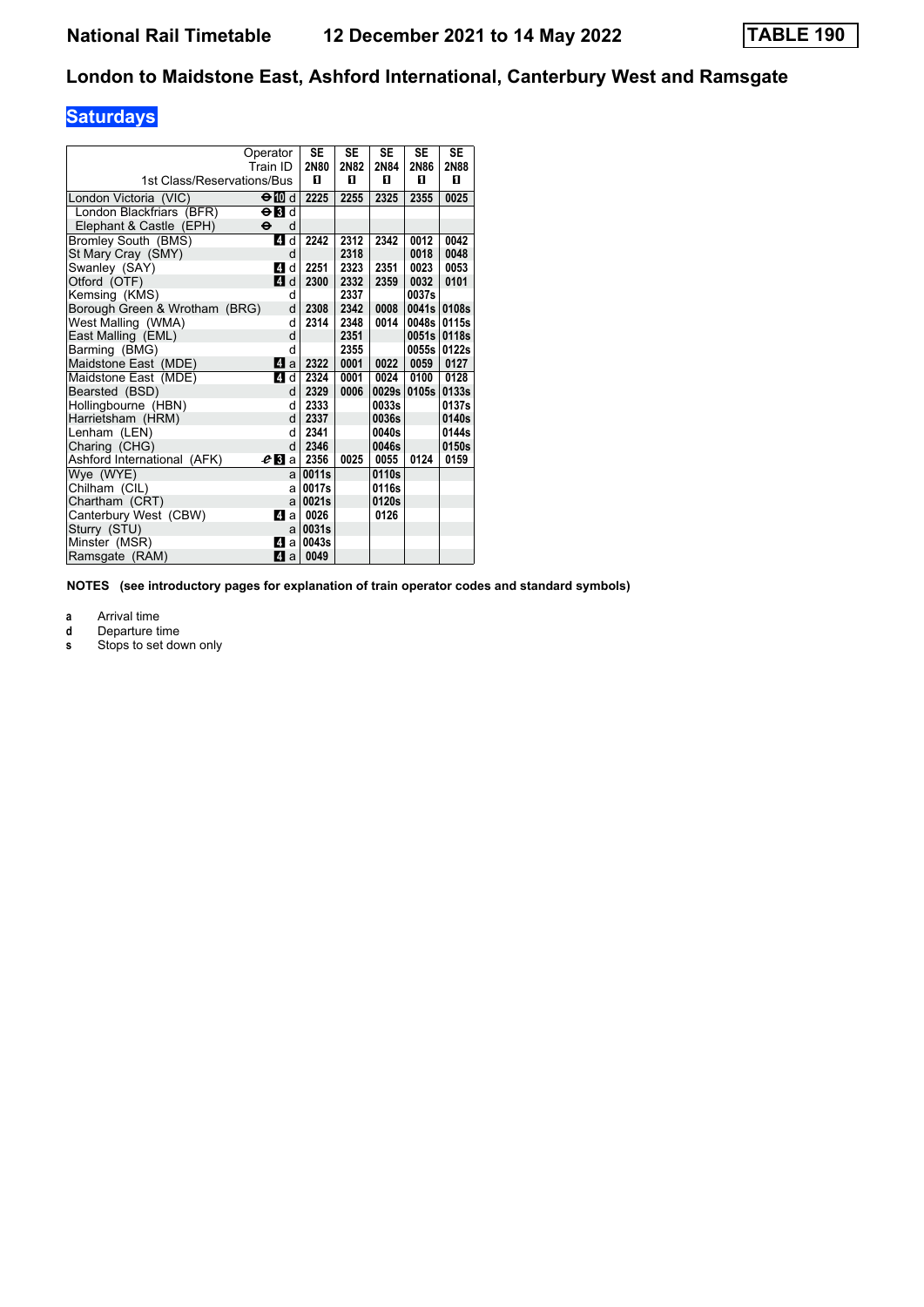# **Sundays**

|                               | Operator<br>Train ID           | SE<br>2N <sub>14</sub> | SE<br>2N <sub>18</sub> | <b>SE</b><br>2N22 | SE<br><b>2N26</b> | <b>SE</b><br><b>2N30</b> | <b>SE</b><br>2N34 | SE<br>2N38 | SE<br><b>2N42</b> | SE<br><b>2N46</b> | SE<br><b>2N50</b> | <b>SE</b><br>2N54 | <b>SE</b><br><b>2N58</b> | <b>SE</b><br>2N62 | <b>SE</b><br><b>2N66</b> | <b>SE</b><br><b>2N70</b> | <b>SE</b><br>2N74 | <b>SE</b><br>2N78 |
|-------------------------------|--------------------------------|------------------------|------------------------|-------------------|-------------------|--------------------------|-------------------|------------|-------------------|-------------------|-------------------|-------------------|--------------------------|-------------------|--------------------------|--------------------------|-------------------|-------------------|
| 1st Class/Reservations/Bus    |                                | п                      | п                      | п                 | п                 | п                        | п                 | п          | п                 | п                 | п                 | п                 | п                        | п                 | п                        | п                        | п                 | п                 |
|                               | ⊖Md                            | 0725                   | 0825                   | 0925              | 1025              | 1125                     | 1225              | 1325       | 1425              | 1525              | 1625              | 1725              | 1825                     | 1925              | 2025                     | 2125                     | 2225              | 2325              |
| London Victoria <i>(</i> VIC) |                                |                        |                        |                   |                   |                          |                   |            |                   |                   |                   |                   |                          |                   |                          |                          |                   |                   |
| London Blackfriars (BFR)      | $\Theta$ $\mathbf{H}$ d        |                        |                        |                   |                   |                          |                   |            |                   |                   |                   |                   |                          |                   |                          |                          |                   |                   |
| Elephant & Castle (EPH)       | $\bullet$<br>d                 |                        |                        |                   |                   |                          |                   |            |                   |                   |                   |                   |                          |                   |                          |                          |                   |                   |
| Bromley South (BMS)           | ZI d                           | 0742                   | 0842                   | 0942              | 1042              | 1142                     | 1242              | 1342       | 1442              | 1542              | 1642              | 1742              | 1842                     | 1942              | 2042                     | 2142                     | 2242              | 2342              |
| St Mary Cray (SMY)            | d                              | 0748                   | 0848                   | 0948              | 1048              | 1148                     | 1248              | 1348       | 1448              | 1548              | 1648              | 1748              | 1848                     | 1948              | 2048                     | 2148                     | 2248              | 2348              |
| Swanley (SAY)                 | <b>4</b><br>d                  | 0753                   | 0853                   | 0953              | 1053              | 1153                     | 1253              | 1353       | 1453              | 1553              | 1653              | 1753              | 1853                     | 1953              | 2053                     | 2153                     | 2253              | 2353              |
| Otford (OTF)                  | ZI d                           | 0802                   | 0902                   | 1002              | 1102              | 1202                     | 1302              | 1402       | 1502              | 1602              | 1702              | 1802              | 1902                     | 2002              | 2102                     | 2202                     | 2302              | 0002              |
| Kemsing (KMS)                 | d                              |                        |                        |                   |                   |                          |                   |            |                   |                   |                   |                   |                          |                   |                          |                          |                   |                   |
| Borough Green & Wrotham (BRG) | d                              | 0810                   | 0910                   | 1010              | 1110              | 1210                     | 1310              | 1410       | 1510              | 1610              | 1710              | 1810              | 1910                     | 2010              | 2110                     | 2210                     |                   | 2310 0009s        |
| West Malling (WMA)            | d                              | 0816                   | 0916                   | 1016              | 1116              | 1216                     | 1316              | 1416       | 1516              | 1616              | 1716              | 1816              | 1916                     | 2016              | 2116                     | 2216                     | 2316              | 0016s             |
| East Malling (EML)            |                                | 0819                   | 0919                   | 1019              | 1119              | 1219                     | 1319              | 1419       | 1519              | 1619              | 1719              | 1819              | 1919                     | 2019              | 2119                     | 2219                     | 2319              | 0019s             |
| Barming (BMG)                 | d                              | 0823                   | 0923                   | 1023              | 1123              | 1223                     | 1323              | 1423       | 1523              | 1623              | 1723              | 1823              | 1923                     | 2023              | 2123                     | 2223                     | 2323              | 0023s             |
| Maidstone East (MDE)          | <b>ZI</b> a                    | 0828                   | 0928                   | 1028              | 1128              | 1228                     | 1328              | 1428       | 1528              | 1628              | 1728              | 1828              | 1928                     | 2028              | 2128                     | 2228                     | 2328              | 0028              |
| Maidstone East (MDE)          | ZI d                           | 0829                   | 0929                   | 1029              | 1129              | 1229                     | 1329              | 1429       | 1529              | 1629              | 1729              | 1829              | 1929                     | 2029              | 2129                     | 2229                     | 2329              | 0028              |
| Bearsted (BSD)                | d                              | 0834                   | 0934                   | 1034              | 1134              | 1234                     | 1334              | 1434       | 1534              | 1634              | 1734              | 1834              | 1934                     | 2034              | 2134                     | 2234                     | 2334s 0033s       |                   |
| Hollingbourne (HBN)           | d                              | 0838                   | 0938                   | 1038              | 1138              | 1238                     | 1338              | 1438       | 1538              | 1638              | 1738              | 1838              | 1938                     | 2038              | 2138                     |                          |                   | 2238 2338s 0037s  |
| Harrietsham (HRM)             | d                              | 0842                   | 0942                   | 1042              | 1142              | 1242                     | 1342              | 1442       | 1542              | 1642              | 1742              | 1842              | 1942                     | 2042              | 2142                     |                          |                   | 2242 2341s 0041s  |
| Lenham (LEN)                  | d                              | 0846                   | 0946                   | 1046              | 1146              | 1246                     | 1346              | 1446       | 1546              | 1646              | 1746              | 1846              | 1946                     | 2046              | 2146                     | 2246                     |                   | 2345s 0044s       |
| Charing (CHG)                 | d                              | 0851                   | 0951                   | 1051              | 1151              | 1251                     | 1351              | 1451       | 1551              | 1651              | 1751              | 1851              | 1951                     | 2051              | 2151                     | 2251                     |                   | 2351s 0050s       |
| Ashford International (AFK)   | $\boldsymbol{e}\,\mathbf{B}$ a | 0859                   | 0959                   | 1059              | 1159              | 1259                     | 1359              | 1459       | 1559              | 1659              | 1759              | 1859              | 1959                     | 2059              | 2159                     | 2259                     | 2359              | 0058              |
| Wye (WYE)                     | a                              | 0911                   | 1011                   | 1111              | 1211              | 1311                     | 1411              | 1511       | 1611              | 1711              | 1811              | 1911              | 2011                     | 2111              | 2211                     | 2311                     |                   |                   |
| Chilham (CIL)                 | a                              | 0917                   | 1017                   | 1117              | 1217              | 1317                     | 1417              | 1517       | 1617              | 1717              | 1817              | 1917              | 2017                     | 2117              | 2217                     | 2317                     |                   |                   |
| Chartham (CRT)                | a                              | 0921                   | 1021                   | 1121              | 1221              | 1321                     | 1421              | 1521       | 1621              | 1721              | 1821              | 1921              | 2021                     | 2121              | 2221                     | 2321                     |                   |                   |
| Canterbury West (CBW)         | ZI a                           | 0926                   | 1026                   | 1126              | 1226              | 1326                     | 1426              | 1526       | 1626              | 1726              | 1826              | 1926              | 2026                     | 2126              | 2226                     | 2326                     |                   |                   |
| Sturry (STU)                  | a                              | 0931                   | 1031                   | 1131              | 1231              | 1331                     | 1431              | 1531       | 1631              | 1731              | 1831              | 1931              | 2031                     | 2131              | 2231                     | 2331                     |                   |                   |
| Minster (MSR)                 | M a                            | 0943                   | 1043                   | 1143              | 1243              | 1343                     | 1443              | 1543       | 1643              | 1743              | 1843              | 1943              | 2043                     | 2143              | 2243                     | 2343                     |                   |                   |
| Ramsgate (RAM)                | ZI a                           | 0949                   | 1049                   | 1149              | 1249              | 1349                     | 1449              | 1549       | 1649              | 1749              | 1849              | 1949              | 2049                     | 2149              | 2249                     | 2349                     |                   |                   |

**NOTES (see introductory pages for explanation of train operator codes and standard symbols)**

**a** Arrival time<br>**d** Departure ti

**d** Departure time<br>**s** Stops to set do

Stops to set down only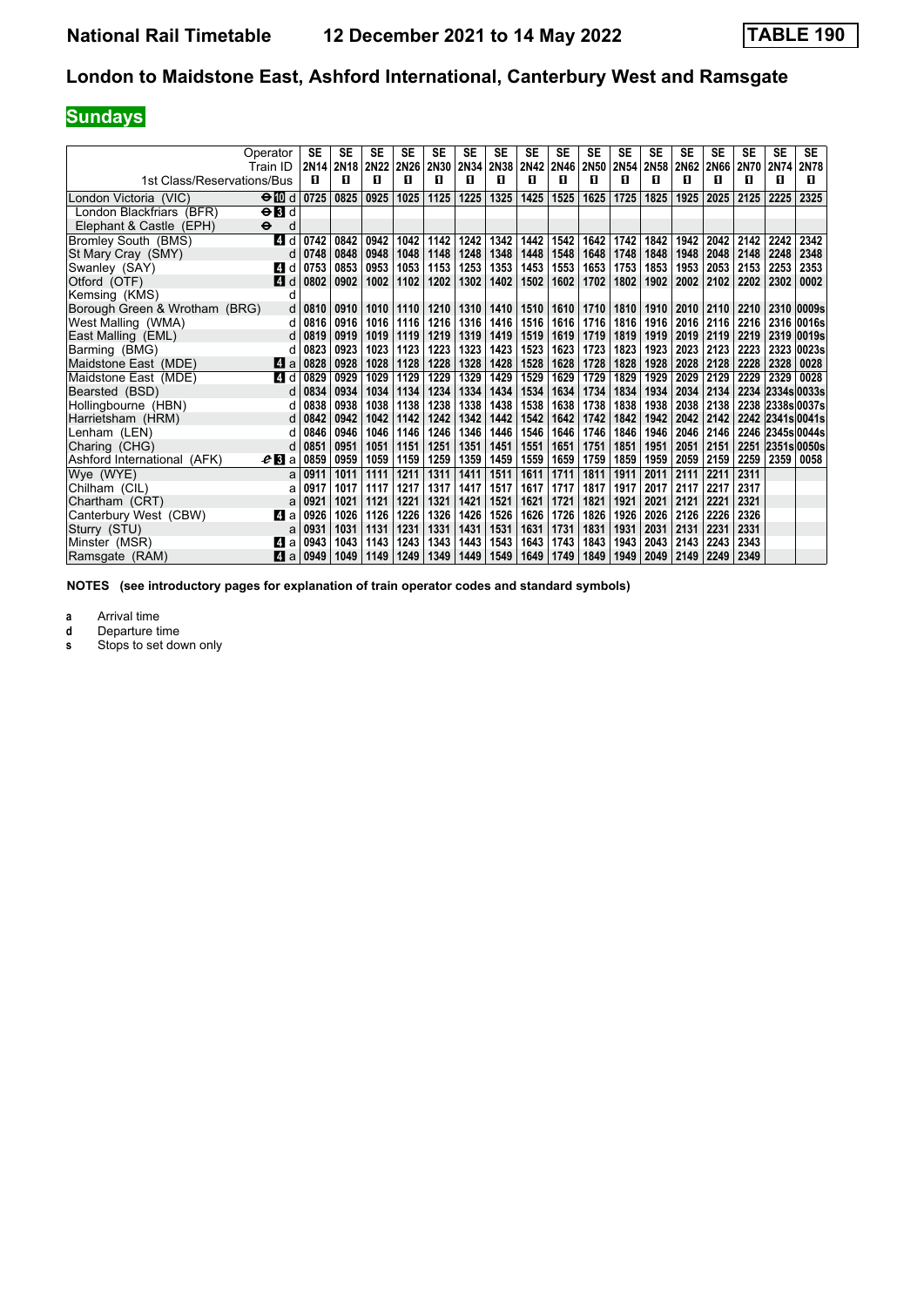### Ramsgate, Canterbury West and Ashford International to Maidstone East and London

# **Mondays to Fridays**

|                               | Operator<br>Train ID                                                                                     | SE<br>2A08 | SE<br>1F55 | SE<br>2A10   | SE<br>1A90                                                                 | SE<br>1F59  | SE                        | SE          | SE          | SE         | SE   | SE<br>2A12   2A14   2A16   2A18   2A20   2A22   2A24   2A28   2A32 | SE          | SE          | SE            | SE   | SE<br>2A36 2A40 | SE<br>2A44 | SE<br>2A46 |
|-------------------------------|----------------------------------------------------------------------------------------------------------|------------|------------|--------------|----------------------------------------------------------------------------|-------------|---------------------------|-------------|-------------|------------|------|--------------------------------------------------------------------|-------------|-------------|---------------|------|-----------------|------------|------------|
| Days of operation/Notes       |                                                                                                          |            | A          |              |                                                                            | в           |                           |             |             | С          |      |                                                                    |             |             |               |      |                 |            |            |
| 1st Class/Reservations/Bus    |                                                                                                          | П          | 0          | п            | П                                                                          | O           | П                         | O           | П           | O          | 0    | П                                                                  | П           | O           | п             | 0    | п               | O          | П          |
| Ramsgate (RAM)                | 4 d                                                                                                      |            |            |              |                                                                            |             |                           |             | 0640        |            |      |                                                                    | 0840        | 0940        | 1040          | 1140 | 1240            | 1340       |            |
| Minster (MSR)                 | 4 d                                                                                                      |            |            |              |                                                                            |             |                           |             | 0646        |            | 0749 |                                                                    | 0846        | 0946        | 1046          | 1146 | 1246            | 1346       |            |
| Sturry (STU)                  | d                                                                                                        |            |            |              |                                                                            |             |                           |             | 0658        |            | 0800 |                                                                    | 0858        | 0958        | 1058          | 1158 | 1258            | 1358       |            |
| Canterbury West (CBW)         | 4 d                                                                                                      |            |            |              |                                                                            |             |                           |             | 0703        |            | 0805 |                                                                    | 0903        | 1003        | 1103          | 1203 | 1303            | 1403       |            |
| Chartham (CRT)                | d                                                                                                        |            |            |              |                                                                            |             |                           |             | 0708        |            | 0810 |                                                                    | 0908        |             | $1008$   1108 | 1208 | 1308            | 1408       |            |
| Chilham (CIL)                 | d                                                                                                        |            |            |              |                                                                            |             |                           |             | 0711        |            | 0813 |                                                                    | 0911        | 1011        | 1111          | 1211 | 1311            | 1411       |            |
|                               | d                                                                                                        |            |            |              |                                                                            |             |                           |             | 0718        |            | 0820 |                                                                    | 0918        |             |               | 1218 | 1318            | 1418       |            |
| Wye (WYE)                     |                                                                                                          |            |            |              |                                                                            |             |                           |             |             |            |      |                                                                    |             |             | $1018$   1118 |      |                 |            |            |
| Ashford International (AFK)   | $e_1$ d                                                                                                  | 0515       | 0530       | 0557         | 0615                                                                       | 0622        | 0627                      | 0657        | 0727        | 0756       | 0827 | 0908                                                               | 0926        | 1026        | 1126          | 1226 | 1326            | 1426       | 1503       |
| Charing (CHG)                 | d                                                                                                        | 0524       | 0539       | 0605         |                                                                            |             | 0631 0637                 |             | 0706   0735 | 0804       | 0835 |                                                                    | 0934        | 1034        | 1134          | 1234 | 1334            | 1434       |            |
| Lenham (LEN)                  | d                                                                                                        | 0529       | 0544       | 0611         |                                                                            |             | 0636 0642                 | 0711        | 0741        | 0810       | 0841 |                                                                    | 0940        | 1040        | 1140          | 1240 | 1340            | 1440       |            |
| Harrietsham (HRM)             | d                                                                                                        | 0532       | 0547       | 0614         |                                                                            |             | 0640   0646   0715        |             | 0744        | 0813       | 0844 |                                                                    | 0943        | 1043        | 1143          | 1243 | 1343            | 1443       |            |
| Hollingbourne (HBN)           | d                                                                                                        | 0536       | 0551       | 0618         |                                                                            | 0644        | 0650                      | 0719        | 0748        | 0817       | 0848 |                                                                    | 0947        | 1047        | 1147          | 1247 | 1347            | 1447       |            |
| Bearsted (BSD)                | d                                                                                                        | 0540       | 0555       | 0622         | 0635                                                                       | 0648        | 0655                      | 0723        | 0752        | 0821       | 0852 | 0926                                                               | 0951        | 1051        | 1151          | 1251 | 1351            | 1451       | 1521       |
| Maidstone East (MDE)          | <b>Zl</b> a                                                                                              | 0546       | 0600       | 0628         | 0641                                                                       | 0653 0701   |                           | 0729   0758 |             | 0827       | 0857 | 0932                                                               | 0957        | 1057        | 1157          | 1257 | 1357            | 1457       | 1527       |
| Maidstone East (MDE)          | 4 d                                                                                                      | 0547       | 0601       | 0629         | 0642                                                                       | 0654        | 0702                      | 0730        | 0759        | 0828       | 0858 | 0933                                                               | 0958        | 1058        | 1158          | 1258 | 1358            | 1458       | 1528       |
| Barming (BMG)                 | d                                                                                                        | 0551       |            | 0634         |                                                                            |             | 0659   0707               | 0735        | 0804        | 0832       | 0902 |                                                                    | 1002        | 1102        | 1202          | 1302 | 1402            | 1502       | 1532       |
| East Malling (EML)            | d                                                                                                        | 0555       |            | 0638         |                                                                            | 0702        | 0711                      | 0739        | 0807        | 0836       | 0906 |                                                                    | 1006        | 1106        | 1206          | 1306 | 1406            | 1506       | 1536       |
| West Malling (WMA)            | d                                                                                                        | 0558       | 0609       | 0641         | 0649                                                                       |             | 0705 0714                 | 0742        | 0810        | 0839       | 0909 | 0940                                                               | 1009        | 1109        | 1209          | 1309 | 1409            | 1509       | 1539       |
| Borough Green & Wrotham (BRG) | d                                                                                                        | 0605       | 0615       | 0648         | 0656                                                                       |             | 0712   0721               | 0749        | 0817        | 0846       | 0916 | 0947                                                               | 1016        | 1116        | 1216          | 1316 | 1416            | 1516       | 1546       |
| Kemsing (KMS)                 | d                                                                                                        |            |            | 0652         |                                                                            | 0716        |                           | 0754        |             | 0850       | 0920 |                                                                    | 1020        | 1120        | 1220          | 1320 | 1420            | 1520       | 1550       |
| Otford (OTF)                  | ZI d                                                                                                     | 0613       | 0623       | 0658         |                                                                            | 0705   0722 | 0730                      | 0800        | 0826        | 0856       | 0926 | 0956                                                               | 1026        | 1126        | 1226          | 1326 | 1426            | 1526       | 1556       |
|                               |                                                                                                          |            |            |              |                                                                            |             |                           |             |             |            |      |                                                                    |             |             |               |      |                 |            |            |
| Swanley (SAY)                 | 4 d                                                                                                      | 0622       | 0632       | 0707         |                                                                            | 0732        | 0740                      |             | 0837        | 0905       | 0935 | 1007                                                               | 1035        | 1135        | 1235          | 1335 | 1435            | 1535       | 1605       |
| St Mary Cray (SMY)            | d                                                                                                        |            |            | 0711         |                                                                            |             |                           |             |             | 0909       | 0939 |                                                                    | 1039        | 1139        | 1239          | 1339 | 1439            | 1539       | 1609       |
| Bromley South (BMS)           | ZI a                                                                                                     | 0630       | 0641       |              | 0717   0720                                                                |             | 0742   0748   0816   0846 |             |             | 0916       | 0946 |                                                                    | 1016 1046   | 1146   1246 |               |      | 1346 1446       | 1546       | 1616       |
| Elephant & Castle (EPH)       | $\bullet$<br>a                                                                                           |            | 0700       |              |                                                                            | 0801        |                           |             |             |            |      |                                                                    |             |             |               |      |                 |            |            |
| London Blackfriars (BFR)      | $\Theta$ <b>El</b> a                                                                                     |            | 0705       |              |                                                                            | 0807        |                           |             |             |            |      |                                                                    |             |             |               |      |                 |            |            |
| London Victoria (VIC)         | $\bigoplus$ a                                                                                            | 0651       |            | 0736 0739    |                                                                            |             | 0807                      | 0836        | 0906        | 0936       | 1006 |                                                                    | 1036 1106   | 1206 1306   |               |      | 1406   1506     | 1606       | 1636       |
|                               |                                                                                                          |            |            |              |                                                                            |             |                           |             |             |            |      |                                                                    |             |             |               |      |                 |            |            |
|                               | Operator                                                                                                 | SE         | SE         | SE           | SE                                                                         | SE          | SE                        | SE          | SE          | SE         | SE   | SE                                                                 | SE          | SE          |               |      |                 |            |            |
|                               | Train ID                                                                                                 | 2A48       | 2A50       | 2A52         | 2A54                                                                       | 2A56        | 2A58                      |             | 2A60 2A62   | 2A64       | 2A66 |                                                                    | 2A68 2A72   | 2A76        |               |      |                 |            |            |
| 1st Class/Reservations/Bus    |                                                                                                          | O          | O          | 0            | O                                                                          | O           | 0                         | П           | п           | O          | O    | O                                                                  | 0           | 0           |               |      |                 |            |            |
| Ramsgate (RAM)                | <b>4</b> d                                                                                               | 1440       |            | 1540         |                                                                            | 1640        |                           | 1740        |             | 1840       |      | 1940                                                               | 2040        | 2140        |               |      |                 |            |            |
| Minster (MSR)                 | 4 d                                                                                                      | 1446       |            | 1546         |                                                                            | 1646        |                           | 1746        |             | 1846       |      |                                                                    | 1946 2046   | 2146        |               |      |                 |            |            |
| Sturry (STU)                  | d                                                                                                        | 1458       |            | 1558         |                                                                            | 1658        |                           | 1758        |             | 1858       |      |                                                                    | 1958   2058 | 2158        |               |      |                 |            |            |
| Canterbury West (CBW)         | ZI d                                                                                                     | 1503       |            | 1603         |                                                                            | 1703        |                           | 1803        |             | 1903       |      |                                                                    | 2003 2103   | 2203        |               |      |                 |            |            |
| Chartham (CRT)                | d                                                                                                        | 1508       |            | 1608         |                                                                            | 1708        |                           | 1808        |             | 1908       |      |                                                                    | 2008 2108   | 2208        |               |      |                 |            |            |
| Chilham (CIL)                 | d                                                                                                        | 1511       |            | 1611         |                                                                            | 1711        |                           | 1811        |             | 1911       |      |                                                                    | 2011 2111   | 2211        |               |      |                 |            |            |
| Wye (WYE)                     | d                                                                                                        | 1518       |            | 1618         |                                                                            | 1718        |                           | 1818        |             | 1918       |      |                                                                    | 2018 2118   | 2218        |               |      |                 |            |            |
| Ashford International (AFK)   | $e_3$ d                                                                                                  | ∣1531e     |            | 1555   1631e | 1655                                                                       | 1726        |                           | 1755 1831e  | 1855        | 1931f 2003 |      |                                                                    | 2026 2126   | 2238g       |               |      |                 |            |            |
| Charing (CHG)                 | d                                                                                                        | 1539       | 1604       | 1639         | 1704                                                                       | 1734        | 1804                      | 1839        | 1904        | 1939       |      | 2034                                                               | 2134        | 2246        |               |      |                 |            |            |
|                               |                                                                                                          | 1545       | 1609       | 1645         | 1709                                                                       | 1739        | 1809                      | 1844        | 1909        | 1945       |      |                                                                    | 2040 2140   | 2252        |               |      |                 |            |            |
| Lenham (LEN)                  | d                                                                                                        |            |            |              |                                                                            |             |                           |             |             |            |      |                                                                    |             |             |               |      |                 |            |            |
| Harrietsham (HRM)             | d                                                                                                        | 1548       | 1612       | 1648         | 1712                                                                       |             | 1743 1812                 | 1848        | 1912        | 1948       |      |                                                                    | 2043 2143   | 2255        |               |      |                 |            |            |
| Hollingbourne (HBN)           | d                                                                                                        | 1552       | 1617       | 1652         | 1717                                                                       | 1747        | 1817                      | 1852        | 1917        | 1952       |      | 2047                                                               | 2147        | 2259        |               |      |                 |            |            |
| Bearsted (BSD)                | d                                                                                                        | 1556       | 1621       | 1656         | 1721                                                                       | 1751        | 1821                      | 1856   1921 |             | 1956       | 2021 | 2051                                                               | 2151        | 2303        |               |      |                 |            |            |
| Maidstone East (MDE)          | M a                                                                                                      | 1602       | 1627       |              | 1702   1727                                                                | 1757        | 1827                      | 1902        | 1927        | 2002       | 2027 | 2057                                                               | 2157   2309 |             |               |      |                 |            |            |
| Maidstone East (MDE)          | $\boxed{4}$ d                                                                                            | 1603       |            |              | 1628 1703 1728 1803 1828 1903 1928 2003                                    |             |                           |             |             |            |      | 2028 2058 2158 2310                                                |             |             |               |      |                 |            |            |
| Barming (BMG)                 | d                                                                                                        |            | 1632       |              | 1732                                                                       |             | 1832                      |             | 1932        |            |      | 2032 2102 2202                                                     |             | 2314        |               |      |                 |            |            |
| East Malling (EML)            | d                                                                                                        |            | 1636       |              | 1736                                                                       |             | 1836                      |             | 1936        |            |      | 2036 2106 2206                                                     |             | 2318        |               |      |                 |            |            |
| West Malling (WMA)            | d                                                                                                        | 1610       | 1639       | 1710         | 1739                                                                       | 1810        | 1839                      | 1910        | 1939        | 2010       | 2039 | 2109                                                               | 2209        | 2321        |               |      |                 |            |            |
| Borough Green & Wrotham (BRG) | d                                                                                                        | 1617       | 1646       | 1717         | 1746                                                                       | 1817        |                           | 1846   1917 | 1946        | 2017       |      | 2046 2116 2216                                                     |             | 2328        |               |      |                 |            |            |
| Kemsing (KMS)                 | d                                                                                                        |            | 1650       |              | 1750                                                                       |             | 1850                      |             | 1950        |            | 2050 | 2120                                                               | 2220        |             |               |      |                 |            |            |
| Otford (OTF)                  | <b>4</b> d                                                                                               | 1626       | 1656       | 1726         |                                                                            |             | 1756   1826   1856   1926 |             | 1956        | 2026       |      | 2056   2126   2226                                                 |             | 2336        |               |      |                 |            |            |
| Swanley (SAY)                 | 41 d                                                                                                     | 1635       | 1705       | 1735         | 1805                                                                       |             | 1835   1905   1937        |             | 2005        | 2037       |      | 2105 2135 2235                                                     |             | 2345        |               |      |                 |            |            |
| St Mary Cray (SMY)            | d                                                                                                        | 1639       | 1709       |              | 1739   1809   1839   1909                                                  |             |                           |             | 2009        |            |      | 2109 2139 2239                                                     |             | 2349        |               |      |                 |            |            |
| Bromley South (BMS)           | 41 a                                                                                                     | 1646       | 1716       |              | 1746   1816   1846   1916   1945   2016   2045   2116   2146   2246   2355 |             |                           |             |             |            |      |                                                                    |             |             |               |      |                 |            |            |
| Elephant & Castle (EPH)       | $\bullet$<br>a                                                                                           |            |            |              |                                                                            |             |                           |             |             |            |      |                                                                    |             |             |               |      |                 |            |            |
| London Blackfriars (BFR)      | $\Theta$ <b>B</b> a                                                                                      |            |            |              |                                                                            |             |                           |             |             |            |      |                                                                    |             |             |               |      |                 |            |            |
| London Victoria (VIC)         | $\Theta$ 10 a   1706   1736   1806   1836   1906   1936   2006   2036   2106   2136   2206   2306   0015 |            |            |              |                                                                            |             |                           |             |             |            |      |                                                                    |             |             |               |      |                 |            |            |
|                               |                                                                                                          |            |            |              |                                                                            |             |                           |             |             |            |      |                                                                    |             |             |               |      |                 |            |            |

**NOTES (see introductory pages for explanation of train operator codes and standard symbols)**

**a** Arrival time<br>**d** Departure t

**d** Departure time

**e** Arrives 6 minutes earlier

**f** Arrives 7 minutes earlier **g** Arrives 13 minutes earlier

**A** Also calls at Denmark Hill 0652<br>**B** Also calls at Denmark Hill 0754

**B** Also calls at Denmark Hill 0754<br>**C** From Folkestone Central, see ta

From Folkestone Central, see table 189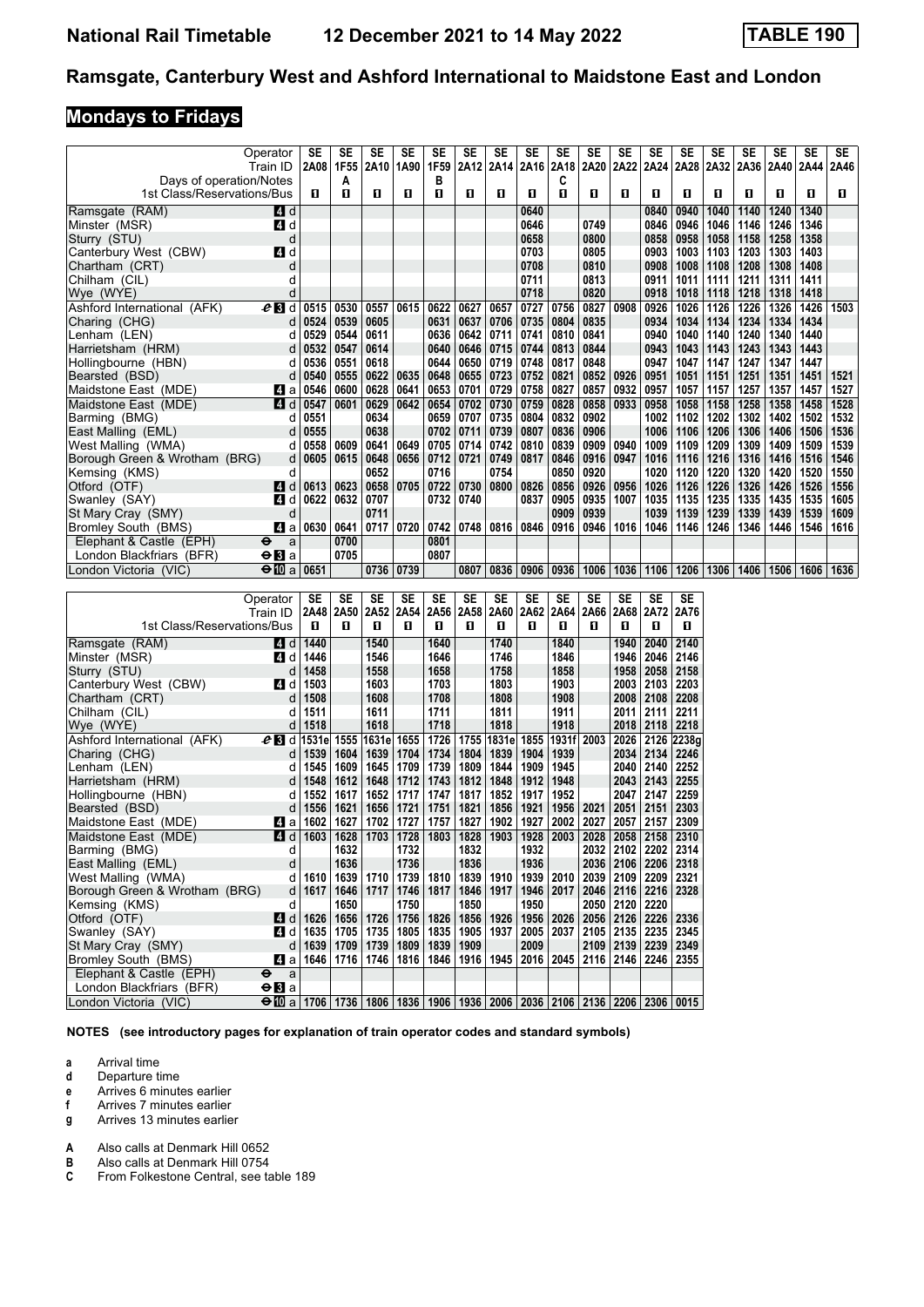### Ramsgate, Canterbury West and Ashford International to Maidstone East and London

## **Saturdays**

|                                                   | Operator<br>Train ID                                                                                                                                            | SE<br>2A08              | SE<br>2A10 | SE                | SE<br>2A12   2A14         | <b>SE</b>    | SE<br>2A16   2A18   2A20 | SE           | <b>SE</b><br>2A22 | SE           | SE<br>2A24 2A26 | <b>SE</b><br>2A28                | <b>SE</b><br>2A30 | <b>SE</b><br>2A32 | SE<br>2A34   | <b>SE</b><br>2A36 | SE<br>2A38     | <b>SE</b><br>2A40 | SE<br>2A42   |
|---------------------------------------------------|-----------------------------------------------------------------------------------------------------------------------------------------------------------------|-------------------------|------------|-------------------|---------------------------|--------------|--------------------------|--------------|-------------------|--------------|-----------------|----------------------------------|-------------------|-------------------|--------------|-------------------|----------------|-------------------|--------------|
| 1st Class/Reservations/Bus                        |                                                                                                                                                                 | п                       | O          | O                 | п                         | 0            | п                        | П            | O                 | O            | п               | П                                | п                 | п                 | п            | O                 | п              | П                 | п            |
| Ramsgate (RAM)                                    | 4 d                                                                                                                                                             |                         |            | 0542              |                           | 0642         |                          | 0742         |                   | 0842         |                 | 0942                             |                   | 1042              |              | 1142              |                | 1242              |              |
| Minster (MSR)                                     | ZI d                                                                                                                                                            |                         |            | 0548              |                           | 0648         |                          | 0748         |                   | 0848         |                 | 0948                             |                   | 1048              |              | 1148              |                | 1248              |              |
| Sturry (STU)                                      | d                                                                                                                                                               |                         |            | 0600              |                           | 0700         |                          | 0800         |                   | 0900         |                 | 1000                             |                   | 1100              |              | 1200              |                | 1300              |              |
| Canterbury West (CBW)                             | ZI d                                                                                                                                                            |                         |            | 0605              |                           | 0705         |                          | 0805         |                   | 0905         |                 | 1005                             |                   | 1105              |              | 1205              |                | 1305              |              |
| Chartham (CRT)                                    | d                                                                                                                                                               |                         |            | 0610              |                           | 0710         |                          | 0810         |                   | 0910         |                 | 1010                             |                   | 1110              |              | 1210              |                | 1310              |              |
| Chilham (CIL)                                     | d                                                                                                                                                               |                         |            | 0613              |                           | 0713         |                          | 0813         |                   | 0913         |                 | 1013                             |                   | 1113              |              | 1213              |                | 1313              |              |
| Wye (WYE)                                         | d                                                                                                                                                               |                         |            | 0620              |                           | 0720         |                          | 0820         |                   | 0920         |                 | 1020                             |                   | 1120              |              | 1220              |                | 1320              |              |
| Ashford International (AFK)                       | $e$ B d                                                                                                                                                         | 0527                    | 0603       | 0631c             | 0703                      | 0731c        | 0803                     | 0831c        | 0903              | 0931cl       | 1003            | 1031cl                           | 1103              | 1131c             | 1203         | 1231c             | 1303           | 1331c             | 1403         |
| Charing (CHG)                                     | d                                                                                                                                                               | 0536                    |            | 0639              |                           | 0739         |                          | 0839         |                   | 0939         |                 | 1039                             |                   | 1139              |              | 1239              |                | 1339              |              |
| Lenham (LEN)                                      | d                                                                                                                                                               | 0541                    |            | 0645              |                           | 0745         |                          | 0845         |                   | 0945         |                 | 1045                             |                   | 1145              |              | 1245              |                | 1345              |              |
| Harrietsham (HRM)                                 | d                                                                                                                                                               | 0544                    |            | 0648              |                           | 0748         |                          | 0848         |                   | 0948         |                 | 1048                             |                   | 1148              |              | 1248              |                | 1348              |              |
| Hollingbourne (HBN)                               | d                                                                                                                                                               | 0548                    |            | 0652              |                           | 0752         |                          | 0852         |                   | 0952         |                 | 1052                             |                   | 1152              |              | 1252              |                | 1352              |              |
| Bearsted (BSD)                                    | d                                                                                                                                                               | 0553                    | 0621       | 0656              | 0721                      | 0756         | 0820                     | 0856         | 0921              | 0956         | 1021            | 1056                             | 1121              | 1156              | 1221         | 1256              | 1321           | 1356              | 1421         |
| Maidstone East (MDE)                              | ZI a                                                                                                                                                            | 0558                    | 0627       | 0702              | 0727                      | 0802         | 0826                     | 0902         | 0927              | 1002         | 1027            | 1102                             | 1127              | 1202              | 1227         | 1302              | 1327           | 1402              | 1427         |
| Maidstone East (MDE)                              | ZI d                                                                                                                                                            | 0559                    | 0628       |                   | 0703   0728               | 0803         | 0827                     | 0903         | 0928              | 1003         | 1028            | 1103                             | 1128              | 1203              | 1228         | 1303              | 1328           | 1403              | 1428         |
| Barming (BMG)                                     | d                                                                                                                                                               | 0603                    | 0632       |                   | 0732                      |              | 0832                     |              | 0932              |              | 1032            |                                  | 1132              |                   | 1232         |                   | 1332           |                   | 1432         |
| East Malling (EML)                                | d                                                                                                                                                               | 0607                    | 0636       |                   | 0736                      |              | 0836                     |              | 0936              |              | 1036            |                                  | 1136              |                   | 1236         |                   | 1336           |                   | 1436         |
| West Malling (WMA)                                | d                                                                                                                                                               | 0610                    | 0639       | 0710              | 0739                      | 0810         | 0839                     | 0910         | 0939              | 1010         | 1039            | 1110                             | 1139              | 1210              | 1239         | 1310              | 1339           | 1410              | 1439         |
| Borough Green & Wrotham (BRG)                     | d                                                                                                                                                               | 0616                    | 0646       | 0717              | 0746                      | 0817         | 0846                     | 0917         | 0946              | 1017         | 1046            | 1117                             | 1146              | 1217              | 1246         | 1317              | 1346           | 1417              | 1446         |
| Kemsing (KMS)                                     | d                                                                                                                                                               | 0620                    | 0650       |                   | 0750                      |              | 0850                     |              | 0950              |              | 1050            |                                  | 1150              |                   | 1250         |                   | 1350           |                   | 1450         |
| Otford (OTF)<br>Swanley (SAY)                     | ZI d                                                                                                                                                            | 0626                    | 0656       | 0726<br>0705 0737 | 0756                      | 0826<br>0837 | 0856<br>0905             | 0926<br>0937 | 0956<br>1005      | 1026<br>1037 | 1056<br>1105    | 1126<br>1137                     | 1156<br>1205      | 1226<br>1237      | 1256<br>1305 | 1326<br>1337      | 1356<br>1405   | 1426<br>1437      | 1456<br>1505 |
|                                                   | 4 d<br>d                                                                                                                                                        | 0635<br>0639            | 0709       |                   | 0805<br>0809              |              | 0909                     |              | 1009              |              | 1109            |                                  | 1209              |                   | 1309         |                   | 1409           |                   | 1509         |
| St Mary Cray (SMY)<br>Bromley South (BMS)         | Z1 a                                                                                                                                                            | 0646                    |            | $0716$   0745     | 0816                      | 0845         | 0916                     | 0945         | 1016              | 1045         | 1116            | 1145                             | 1216              | 1245              | 1316         | 1345              | 1416           | 1445              | 1516         |
| Elephant & Castle (EPH)                           | $\bullet$<br>a                                                                                                                                                  |                         |            |                   |                           |              |                          |              |                   |              |                 |                                  |                   |                   |              |                   |                |                   |              |
| London Blackfriars (BFR)                          | $\Theta$ <b>B</b> a                                                                                                                                             |                         |            |                   |                           |              |                          |              |                   |              |                 |                                  |                   |                   |              |                   |                |                   |              |
| London Victoria (VIC)                             | $\Theta$ $\Omega$ a                                                                                                                                             | 0706                    | 0736       |                   | 0806 0836                 | 0906         | 0936                     | 1006         |                   | 1036 1106    | 1136            | 1206                             | 1236              | 1306              | 1336         | 1406              | 1436           | 1506 1536         |              |
|                                                   |                                                                                                                                                                 |                         |            |                   |                           |              |                          |              |                   |              |                 |                                  |                   |                   |              |                   |                |                   |              |
|                                                   |                                                                                                                                                                 |                         |            |                   |                           |              |                          |              |                   |              |                 |                                  |                   |                   |              |                   |                |                   |              |
|                                                   |                                                                                                                                                                 |                         |            |                   |                           |              |                          |              |                   |              |                 |                                  |                   |                   |              |                   |                |                   |              |
|                                                   | Operator                                                                                                                                                        | SE                      | SE         | SE                | SE                        | SE           | SE                       | SE           | SE                | SE           | SE              | SE                               | <b>SE</b>         | <b>SE</b>         | SE           | SE                | SE             | SE                |              |
| 1st Class/Reservations/Bus                        | Train ID                                                                                                                                                        | 2A44<br>П               | 2A46<br>п  | 2A48<br>O         | 2A50<br>п                 | O            | 2A52 2A54<br>п           | 2A56<br>П    | 2A58<br>п         | 2A60<br>O.   | 2A62<br>п       | 2A64<br>П                        | 2A66<br>п         | 2A68<br>п         | 2A70<br>п    | 2A72<br>0         | 2A74<br>п      | 2A76<br>П         |              |
|                                                   |                                                                                                                                                                 |                         |            |                   |                           |              |                          |              |                   |              |                 |                                  |                   |                   |              |                   |                |                   |              |
| Ramsgate (RAM)                                    | 4 d                                                                                                                                                             | 1342                    |            | 1442              |                           | 1542         |                          | 1642         |                   | 1742         |                 | 1842                             |                   | 1942              |              | 2042              |                | 2142              |              |
| Minster (MSR)                                     | 41 d                                                                                                                                                            | 1348                    |            | 1448              |                           | 1548         |                          | 1648         |                   | 1748         |                 | 1848                             |                   | 1948              |              | 2048              |                | 2148              |              |
| Sturry (STU)                                      | d                                                                                                                                                               | 1400                    |            | 1500              |                           | 1600         |                          | 1700         |                   | 1800         |                 | 1900                             |                   | 2000              |              | 2100              |                | 2200              |              |
| Canterbury West (CBW)                             | 41 d<br>d                                                                                                                                                       | 1405<br>1410            |            | 1505              |                           | 1605         |                          | 1705         |                   | 1805<br>1810 |                 | 1905<br>1910                     |                   | 2005              |              | 2105              |                | 2205              |              |
| Chartham (CRT)<br>Chilham (CIL)                   | d                                                                                                                                                               | 1413                    |            | 1510<br>1513      |                           | 1610<br>1613 |                          | 1710<br>1713 |                   | 1813         |                 | 1913                             |                   | 2010<br>2013      |              | 2110<br>2113      |                | 2210<br>2213      |              |
| Wye (WYE)                                         | d                                                                                                                                                               | 1420                    |            | 1520              |                           | 1620         |                          | 1720         |                   | 1820         |                 | 1920                             |                   | 2020              |              | 2120              |                | 2220              |              |
| Ashford International (AFK)                       | $e$ B d $\theta$                                                                                                                                                | 1431c                   |            | 1503 1531c        |                           | 1603 1631cl  | 1703                     | 1731c 1803   |                   | 1831cl       | 1903            | 1931cl                           |                   | 2003 2031c        |              | 2103 2131c        | 2203           | 2238f             |              |
| Charing (CHG)                                     | d                                                                                                                                                               | 1439                    |            | 1539              |                           | 1639         |                          | 1739         |                   | 1839         |                 | 1939                             |                   | 2039              |              | 2139              |                | 2246              |              |
| Lenham (LEN)                                      | d                                                                                                                                                               | 1445                    |            | 1545              |                           | 1645         |                          | 1745         |                   | 1845         |                 | 1945                             |                   | 2045              |              | 2145              |                | 2252              |              |
| Harrietsham (HRM)                                 | d                                                                                                                                                               | 1448                    |            | 1548              |                           | 1648         |                          | 1748         |                   | 1848         |                 | 1948                             |                   | 2048              |              | 2148              |                | 2255              |              |
| Hollingbourne (HBN)                               | d                                                                                                                                                               | 1452                    |            | 1552              |                           | 1652         |                          | 1752         |                   | 1852         |                 | 1952                             |                   | 2052              |              | 2152              |                | 2259              |              |
| Bearsted (BSD)                                    | d                                                                                                                                                               | 1456                    | 1521       | 1556              | 1621                      | 1656         | 1721                     | 1756         | 1821              | 1856         | 1922            | 1956                             | 2021              | 2056              | 2121         | 2156              | 2221           | 2303              |              |
| Maidstone East (MDE)                              | ZI a                                                                                                                                                            | 1502                    | 1527       | 1602              | 1627                      | 1702         | 1727                     | 1802         | 1827              | 1902         | 1927            | 2002                             | 2027              | 2102              | 2127         | 2202              | 2227           | 2309              |              |
| Maidstone East (MDE)                              | 4 d                                                                                                                                                             | 1503                    | 1528       | 1603              | 1628                      | 1703         | 1728                     | 1803         | 1828              | 1903         | 1928            | 2003                             | 2028              | 2103              | 2128         | 2203              | 2228           | 2310              |              |
| Barming (BMG)                                     | d                                                                                                                                                               |                         | 1532       |                   | 1632                      |              | 1732                     |              | 1832              |              | 1932            |                                  | 2032              |                   | 2132         |                   | 2232           | 2314              |              |
| East Malling (EML)                                | d                                                                                                                                                               |                         | 1536       |                   | 1636                      |              | 1736                     |              | 1836              |              | 1936            |                                  | 2036              |                   | 2136         |                   | 2236 2318      |                   |              |
| West Malling (WMA)                                | d                                                                                                                                                               | 1510                    | 1539       | 1610              |                           | 1639   1710  | 1739                     | 1810         | 1839              | 1910         | 1939            | 2010                             | 2039 2110         |                   | 2139         | 2210              | 2239           | 2321              |              |
| Borough Green & Wrotham (BRG)                     | d                                                                                                                                                               | 1517                    | 1546       | 1617              |                           | 1646   1717  | 1746                     | 1817         | 1846              | 1917         | 1946            | 2017                             |                   | 2046 2117         | 2146         | 2217              | 2246 2328      |                   |              |
| Kemsing (KMS)                                     | d                                                                                                                                                               |                         | 1550       |                   | 1650                      |              | 1750                     |              | 1850              |              | 1950            |                                  | 2050              |                   | 2150         |                   | 2250           |                   |              |
| Otford (OTF)                                      |                                                                                                                                                                 | $\blacksquare$ d   1526 | 1556       |                   | 1626   1656   1726        |              | 1756                     | 1826         | 1856              | 1926         | 1956            | 2026                             |                   | 2056 2126         | 2156         | 2226              | 2256 2336      |                   |              |
| Swanley (SAY)                                     | 4 d                                                                                                                                                             | 1537                    | 1605       | 1637              | 1705 1737                 |              | 1805                     | 1837         | 1905              | 1937         | 2005            | 2037                             |                   | 2105 2137         | 2205         | 2237              | 2305           | 2345              |              |
| St Mary Cray (SMY)                                | d                                                                                                                                                               |                         | 1609       |                   | 1709                      |              | 1809                     |              | 1909              |              | 2009            |                                  | 2109              |                   | 2209         |                   |                | 2309 2349         |              |
| Bromley South (BMS)                               |                                                                                                                                                                 | Z1 a ∣1545              |            |                   | 1616   1645   1716   1745 |              |                          | 1816   1845  | 1916              | 1945         |                 | 2016   2045   2116   2145   2216 |                   |                   |              |                   | 2245 2316 2355 |                   |              |
| Elephant & Castle (EPH)                           | $\bullet$<br>a                                                                                                                                                  |                         |            |                   |                           |              |                          |              |                   |              |                 |                                  |                   |                   |              |                   |                |                   |              |
| London Blackfriars (BFR)<br>London Victoria (VIC) | $\Theta$ $\mathbf{B}$ a<br>$\Theta$ [0 a   1606   1636   1706   1736   1806   1836   1906   1936   2006   2036   2106   2136   2206   2236   2336   2336   0015 |                         |            |                   |                           |              |                          |              |                   |              |                 |                                  |                   |                   |              |                   |                |                   |              |

**NOTES (see introductory pages for explanation of train operator codes and standard symbols)**

**a** Arrival time<br>**d** Departure t

**d** Departure time

**c** Arrives 4 minutes earlier

**f** Arrives 11 minutes earlier